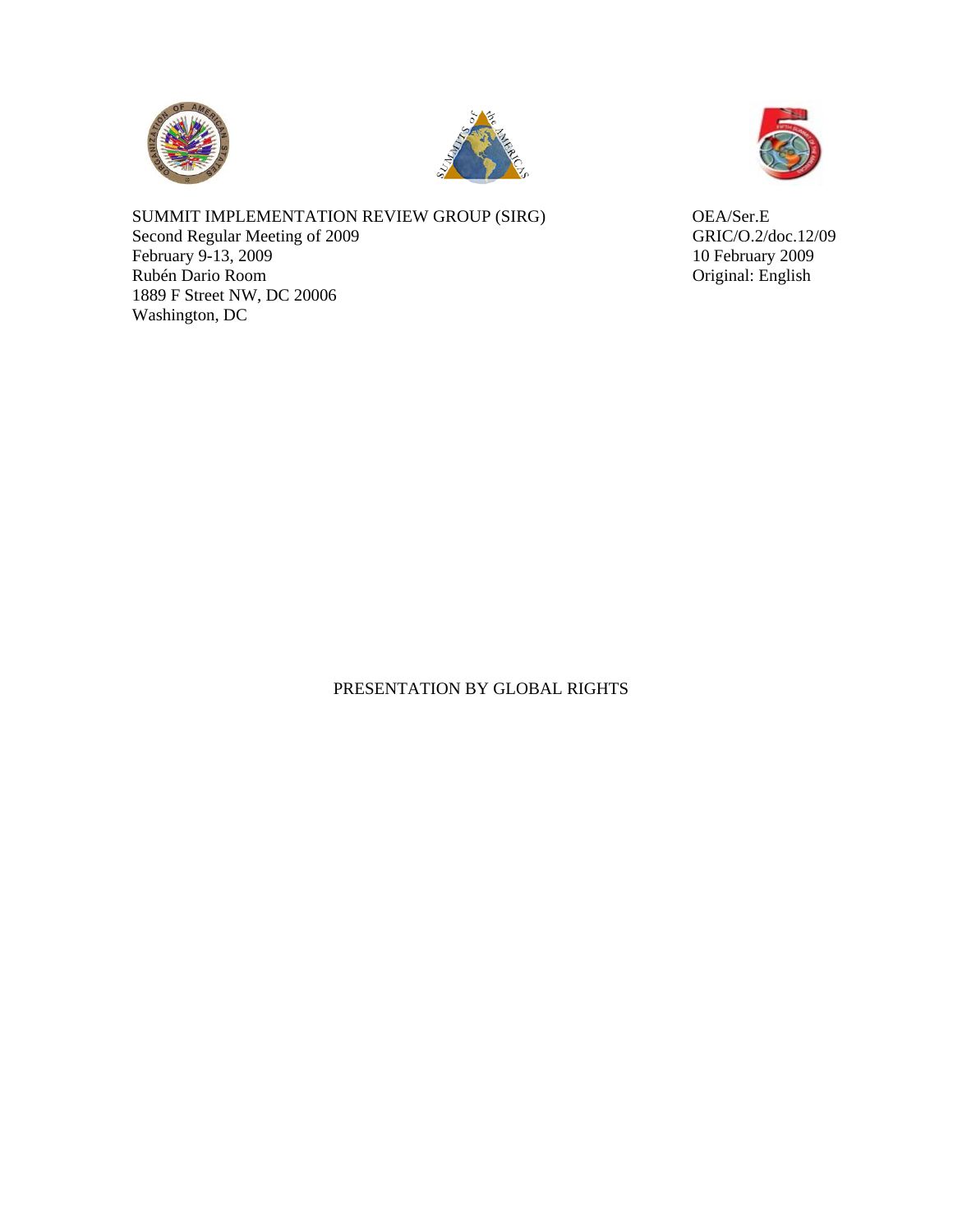



## SECOND INTER-AMERICAN AFRO-DESCENDANTS' FORUM: PARTICIPATION AND ADVOCACY OF AFRO-DESCENDANTS IN THE FIFTH SUMMIT OF THE AMERICAS: SECURING OUR CITIZENS' FUTURE BY PROMOTING HUMAN PROSPERITY, ENERGY SECURITY AND ENVIRONMENTAL SUSTAINABILITY

## SANTO DOMINGO DECLARATION JANUARY 17, 2009

On January 15 and 16, 2009, 56 representatives of Latin American and Caribbean Afro descendant organisations participated in a Forum: "Participation and Advocacy of the Afro descendant in the V Summit of the Americas: Securing our Citizens' Future by Promoting Human Prosperity, Energy Security and Environmental Sustainability." The event was sponsored by Global Rights, an institutional capacity building organisation, and the Haitian-Dominican Encounter Network Jacques Viau, with the support from the Summits of the Americas Secretariat of the Organisation of American States and the Inter-American Foundation.

- 1. That Member States commit themselves to combat racism, discrimination and intolerance; and that member states include in their discussions the groups than have been traditionally discriminated against and excluded from Human Prosperity in the Americas; we are talking about Afro descendant communities; indigenous peoples; Roma; women, youth and children; people with a different sexual orientation or gender identity, migrants, refugees, stateless people, religious minorities; people with disabilities, among others.
- 2. That Member States implement public policies and programs that will improve the educational and health systems in an integral and inclusive way, with quality; in order to ensure the reduction of poverty and guarantee human prosperity for all in the Americas;
- 3. That Member States take actions that contribute to sustainable development and the reduction of global warming, linking energy policies with the socioeconomic development of Afro descendant communities and indigenous peoples;
- 4. That Member States take into account the Millennium Development Goals; eradicate extreme poverty and hunger; Achieve universal primary education; promote gender equality and empower women; reduce child mortality; improve maternal health; combat HIV/AIDS,